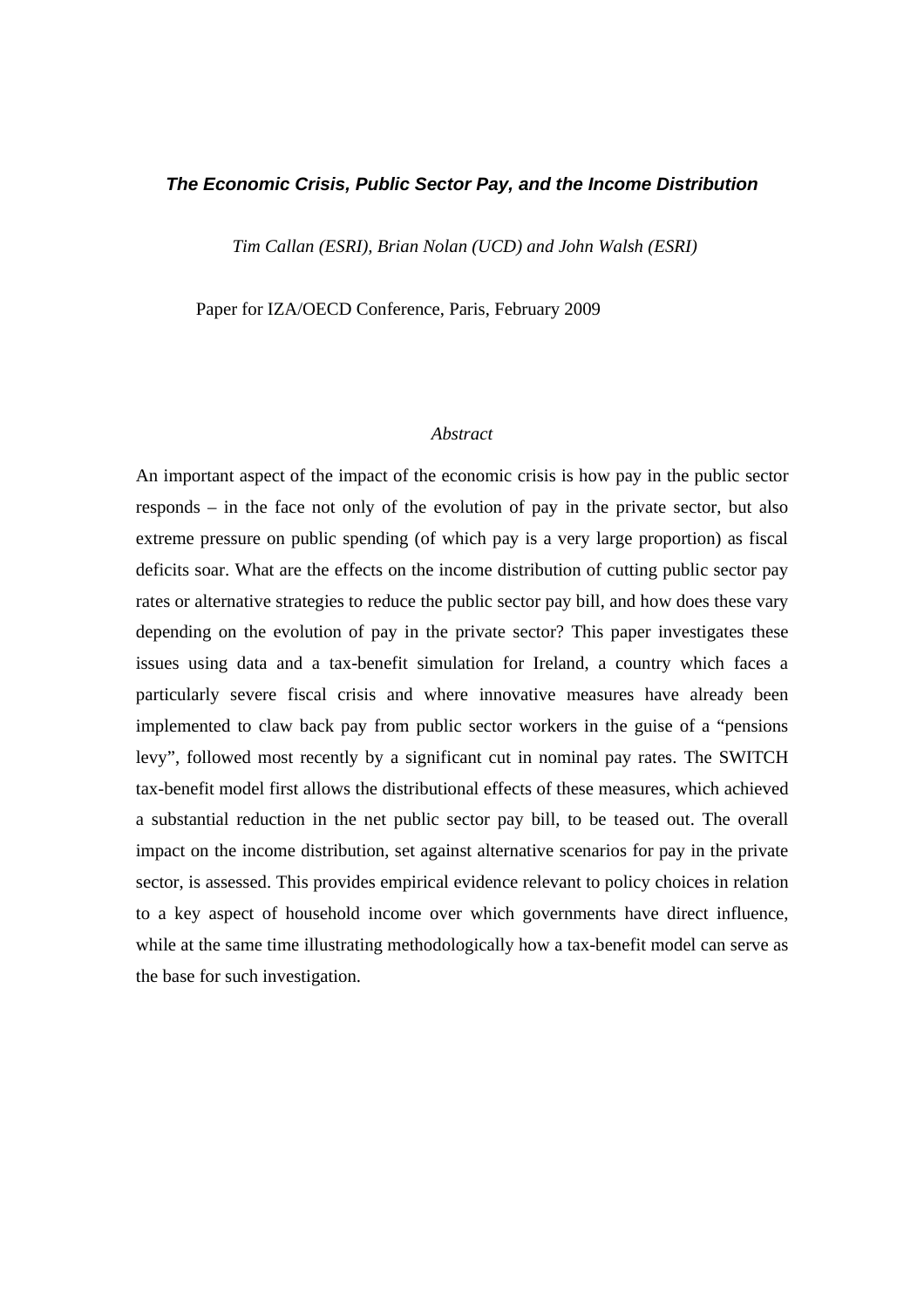# *The Economic Crisis, Public Sector Pay, and the Income Distribution*

# *1. Introduction*

The economic crisis is impacting most directly on the numbers employed in the private sector and how much they are paid. However, a very important issue is how pay in the public sector responds – in the face not only of the way pay is changing in the private sector, but also the extreme pressure on public spending as fiscal deficits soar. What are the effects on the income distribution of cutting public sector pay rates or alternative strategies to reduce the public sector pay bill, and how do these vary depending on the evolution of pay in the private sector? This paper investigates these issues using data and a tax-benefit simulation for Ireland, a country which faces a particularly severe fiscal crisis and where innovative measures have already been implemented to claw back pay from public sector workers in the guise of a "pensions levy", followed most recently by a significant cut in nominal pay rates in the public sector.

We begin by describing the exceptionally severe nature of the economic crisis for Ireland, which has led to these dramatic policy measures. We then outline the changes in tax and welfare policy implemented in response and report on their distributional impact using conventional tax-benefit simulation model analysis. We then focus on how the same Irish model, the SWITCH tax-benefit model, can be used to analyse the distributional effects of the measures aimed at reducing the public sector pay bill. We first discuss the various rationales advanced for cutting public service pay in the context of the crisis, and describe the structured way in which this was done via a "pensions levy" followed by a graduated set of pay cuts. The overall impact on the income distribution, set against alternative scenarios for pay in the private sector, is assessed. Finally, we discuss the implications for public policy in responding to the crisis.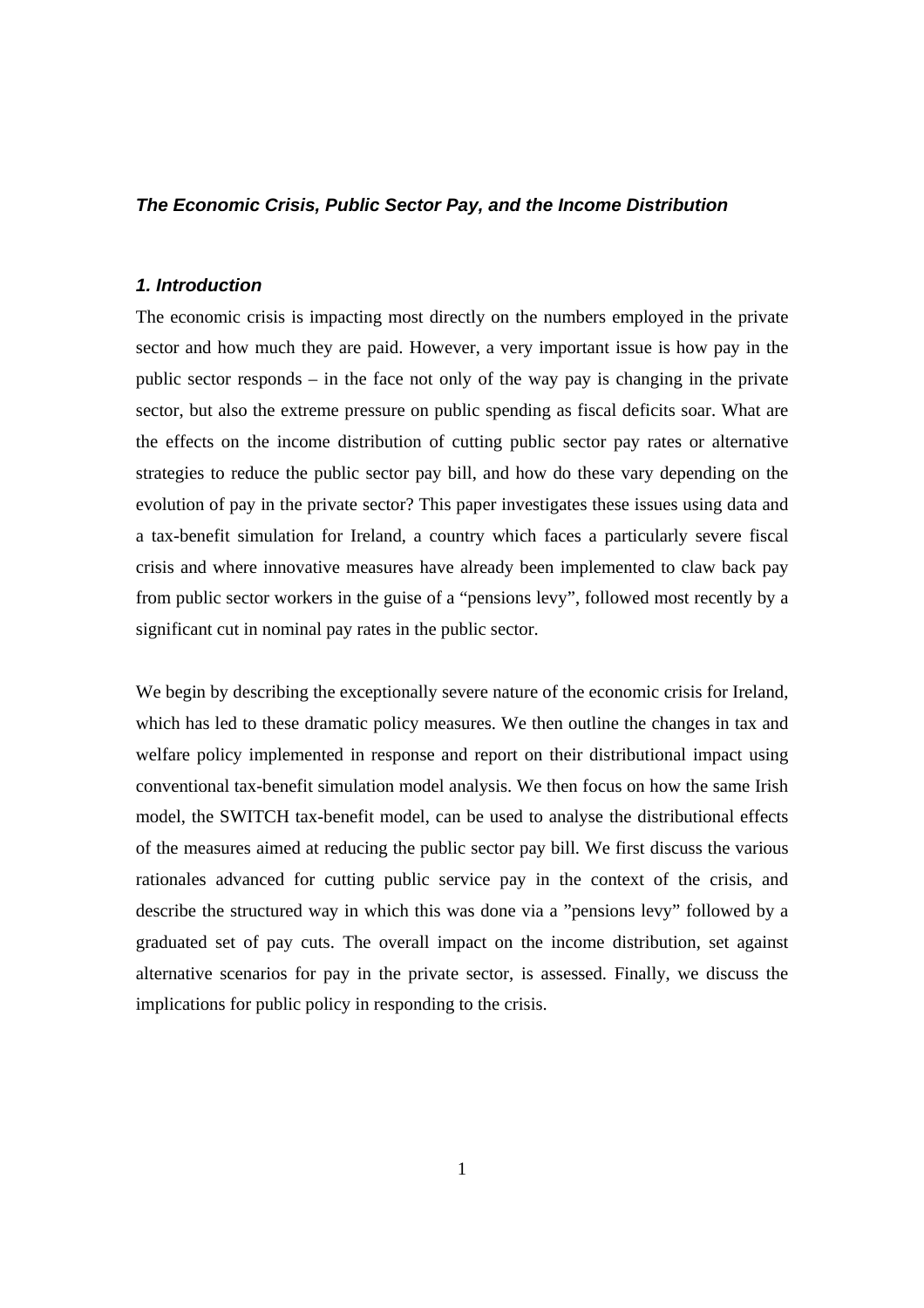#### *2. Ireland's Exceptionally Severe Economic Crisis*

The rate of economic growth and the increase in numbers employed in Ireland during the so-called "Celtic Tiger" years from 1994 to 2007 were dramatic by any standards, Growth in GNP from 1994 to 2000 was among the highest in the OECD, and while lower from 2001 to 2007 was still substantial; over the whole period it averaged 6%. By 2007, Ireland's GNP per capita was among the highest in the EU. Jobs growth was also remarkable, with the total number in employment rising by 75%, from 1.2 million to 2.1 million. Unemployment declined very rapidly, from 16% in 1994 to 4% by 2000, staying at that level up to 2007. In-migration was very important in allowing growth to continue at a rapid pace, with a wave of return migration by Irish people who had left for Britain and the USA in the 1980s, followed by substantial numbers from other EU countries, an entirely new phenomenon for Ireland. By 2006-07 net immigration had reached 70,000 per year.

Export growth and foreign direct investment were strong in the earlier part of the boom, but there was an important shift in the drivers of economic growth after about 2000. Exports slowed significantly, with a loss in competitiveness as inflation ran well ahead of the rest of the euro-zone. Domestic sources of demand predominated, the construction sector in particular, with the number of dwelling units being built reaching a peak of almost 90,000 in 2006 – about three times the more usual level. This left the economy highly vulnerable to a slowdown in construction and house-building in particular, in a context where house prices had continued rising very rapidly throughout the period despite the scale of building.

After the onset of the international financial crisis in late 2007, Irish GNP fell by 3% in volume terms in 2008 as the impact of declining global trade and economic activity was compounded by the bursting of the domestic property bubble. The decline in GNP accelerated to 10% in 2009, marking Ireland out as one of the OECD countries worst hit by the global economic crisis. Unemployment rose rapidly to exceed 12% by end-2009, despite the fact that outward migration resumed with both Irish nationals and a significant proportion of recent immigrants from elsewhere leaving to seek work elsewhere.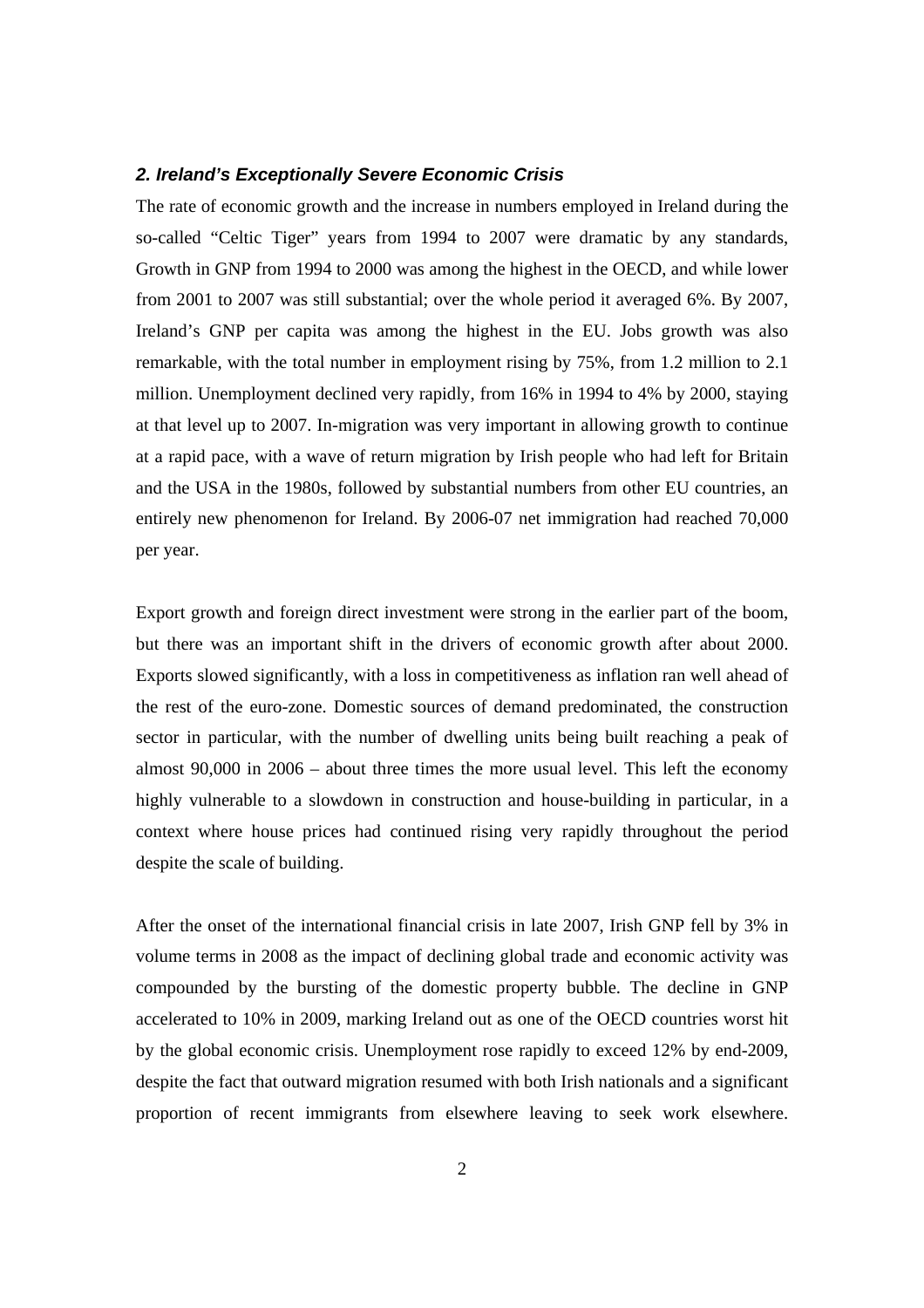Construction activity, having accounted for as much as 14% of employment at its peak, fell away dramatically as house prices collapsed and commercial construction also stalled.

The slump has had a profound impact on the government's fiscal position, not only due to the downturn in economic activity and increase in unemployment, but also because of the calamitous effect of the property "bust" on tax revenue. The tax base had become highly unbalanced during the boom years, with income tax being cut substantially and replaced by revenue from stamp duties and other taxes on property development and sales – revenue that virtually disappeared when the property market ground to a halt. The general government balance (GGB) went from a position of surplus to a deficit of 7% of GNP in 2008, and in the absence of corrective measures was set to reach 14% or above in 2009. The debt to GDP ratio, having fallen to 25% by 2007, soared: by end-2008 it was 44% and on track to exceed 70% by end-2009.

Against this background, Irish policymakers had to try to bring the public finances under control while at the same time addressing the severe liquidity and solvency problems facing the banking system – reflecting both the international liquidity "crunch" and the exceptional exposure of Irish banks to property-based loans whose underlying assets had lost much of their value. The measures announced from late 2008 onwards for implementation in 2009 and 2010 include major changes in the tax and social welfare system, whose distributional effects can be readily analysed via what is now standard taxbenefit simulation modelling as we report in Section 3; they further entail changes in the pay of public servants which also have significant distributional implications but pose new analytical challenges, as we discuss in the remainder of the paper.

## *3. The Distributional Impact of the Tax and Welfare Response*

Changes to taxes and social transfers constituted one of the main planks in the Irish government's response to the economic and fiscal crisis. Tax and welfare changes are announced in the annual Budget statement, and the Irish government did not begin to seriously address the fiscal implications of the crisis until the Budget for 2009, brought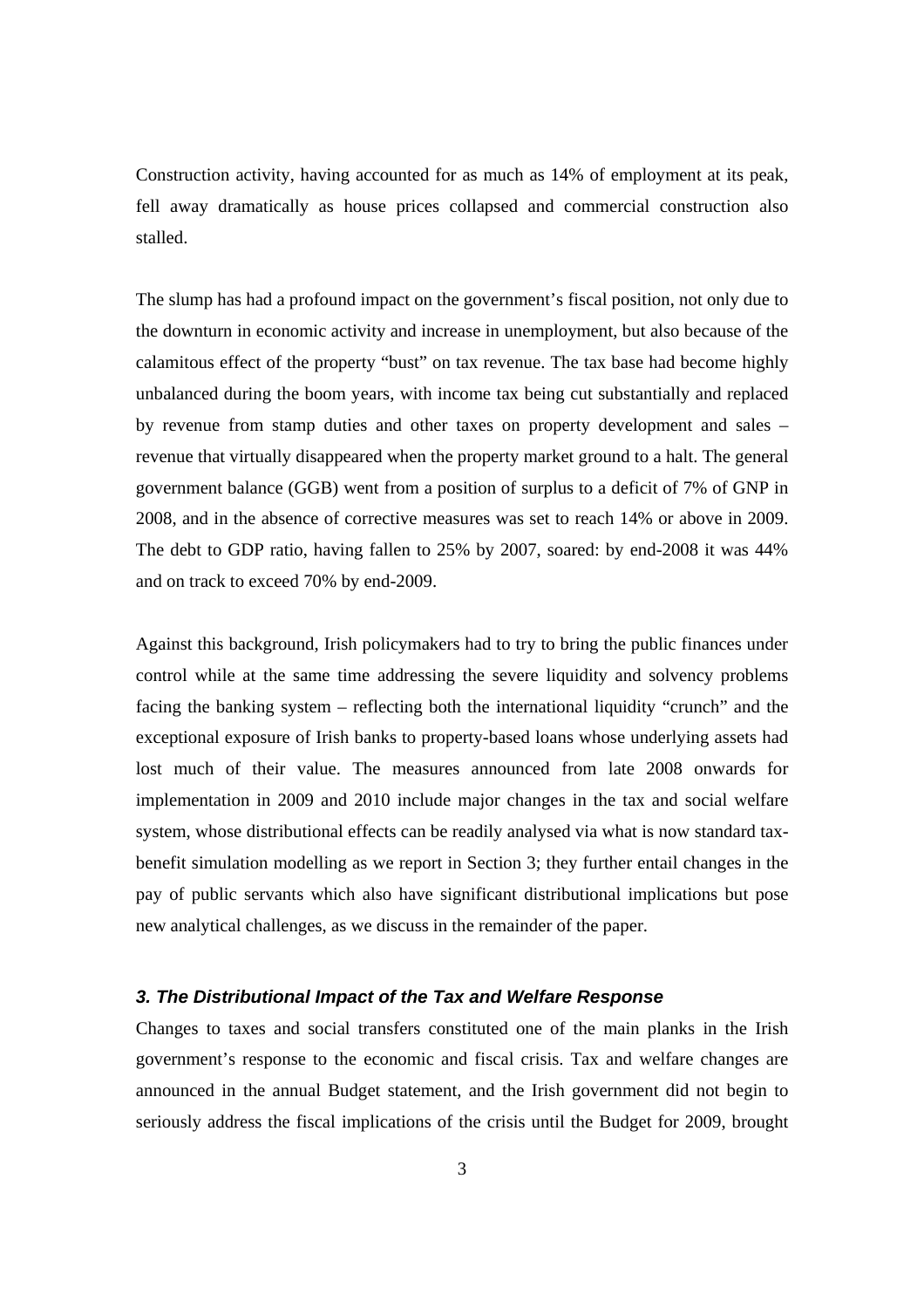forward from the usual December date to October 2008 because of the collapse in tax revenues.. The principal component was the introduction of a new income levy to be applied at the rate of 1% to gross income up to  $\in 100,100$  per annum and 2% to income in excess of that amount, with none of the allowances or reliefs that apply in the standard income tax system, with the only exception being that social welfare payments are not liable. Social welfare rates for pensioners, unemployed etc. were increased by a little over 3%, in a context where price inflation was falling away (and indeed would turn out to be negative in 2009). As we shall see, this combination implied a remarkably strong redistributive effect, with lower deciles gaining and middle and upper ones losing substantially.

As the scale of the collapse in government revenue became apparent a further set of measures was announced in February 2009 intended to deliver €2 billion in savings in the year. A central element was a new pension-related payment from public sector workers, graduated to take account of different pay levels in the public service, which we discuss in detail in the next section. A special "emergency" Budget was then announced in April 2009, with substantial further tax increases. The new income levy rates were doubled, to 2% from  $\text{E}15,028$  to  $\text{E}75,036,4\%$  up to  $\text{E}174,980$ , and a 6% rate to income in excess of that figure. In addition, the long-standing health levy – similarly applying to gross income and separate from the income tax system – also had its rate double to 4% (5% over  $\epsilon$ 75,036), and the ceiling below which pay-related social insurance contributions were payable was increased substantially, from  $\epsilon$ 5,000 to  $\epsilon$ 75,036.<sup>1</sup> Savings in social welfare spending were also sought by not having the usual double payment at Christmas, and by halving the universal Early Childcare Supplement payment for children under 6 from 1 May and abolishing it from end-2009. (A replacement scheme is currently being introduced, to provide support for a single year of pre-schooling, much less costly to the State). With the stated aim of incentivising job-seeking, the rate of income support for new claimants aged under 21 was also cut substantially.

<sup>&</sup>lt;sup>1</sup> Other tax changes included ending mortgage interest relief for mortgages over 7 years, increasing the rates of capital gains and capital acquisitions tax from 22% to 25%, and introducing a new levy on life assurance at the rate of 1% on premiums.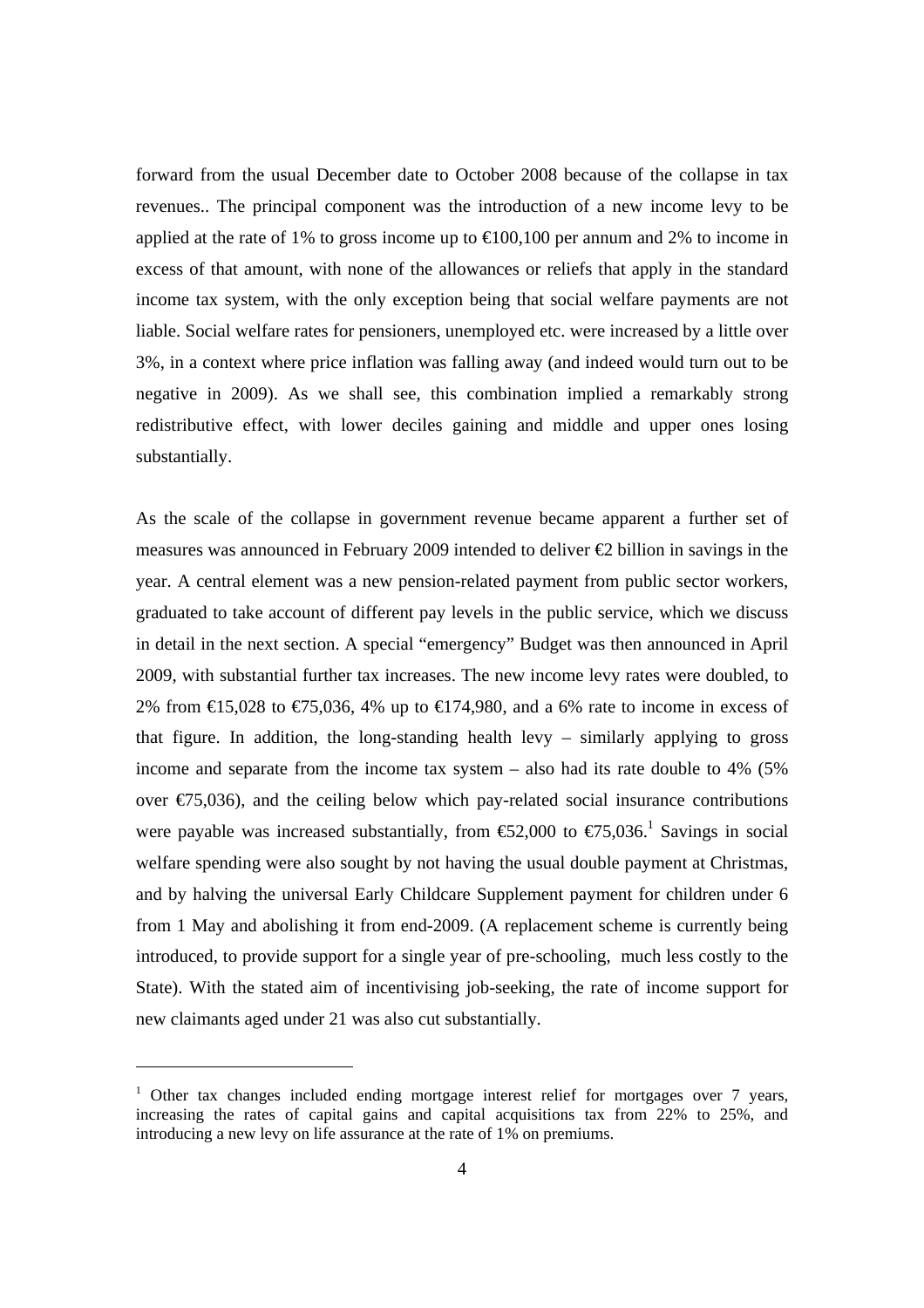The final set of tax and welfare responses to the crisis so far were contained in the Budget for 2010 presented in December 2009. The two key elements in this Budget related to expenditure, comprising – quite exceptionally in Irish and international experience – significant reductions in nominal rates of social welfare support and public service pay. The cuts in weekly social welfare rates, of the order of 4%, were confined to recipients of working age, with pensioners left untouched. (Unemployment payments for those aged 21-25 were also sharply reduced, following on the cuts for those aged 21 in the previous Budget). In addition, the rates of universal Child Benefit paid every month were cut by 10%, although those dependent on social welfare received a compensating increase in their weekly payment. There were also substantial cuts in nominal rates of pay to workers in the public sector, to be discussed in detail in the next section. On the taxation side, the main innovation was the introduction of a carbon tax on fossil fuels. There were no important changes to income tax or levies, though the intention to work towards a fundamental re-structuring of direct taxation by 2011 was announced, to comprise just two charges on income: income tax, and a new universal social contribution (to replace employee PRSI, the Health Levy and the Income Levy). It is expected that the universal social contribution will be operate with a very wide base and a relatively low rate, while income tax will have a progressive rate structure as at present. (The recommendation of the 2009 Commission on Taxation to introduce a property tax was also accepted in principle, but considerable work was said to be required on the registration of ownership and the valuation of land before it could be implemented.)

The distributional impact of the tax and welfare changes implemented in this series of Budgets can be analysed using the SWITCH tax-benefit simulation model developed and employed in the ESRI (see for example Callan et al., 2009a). The aim is to assess the distributional impact of tax and welfare changes against a benchmark which is "distributionally neutral", rather than against the non-neutral benchmark implicit in the common budgetary practice of measuring changes against a scenario in which tax and welfare parameters are frozen in nominal terms. A budget indexed to wage growth – or in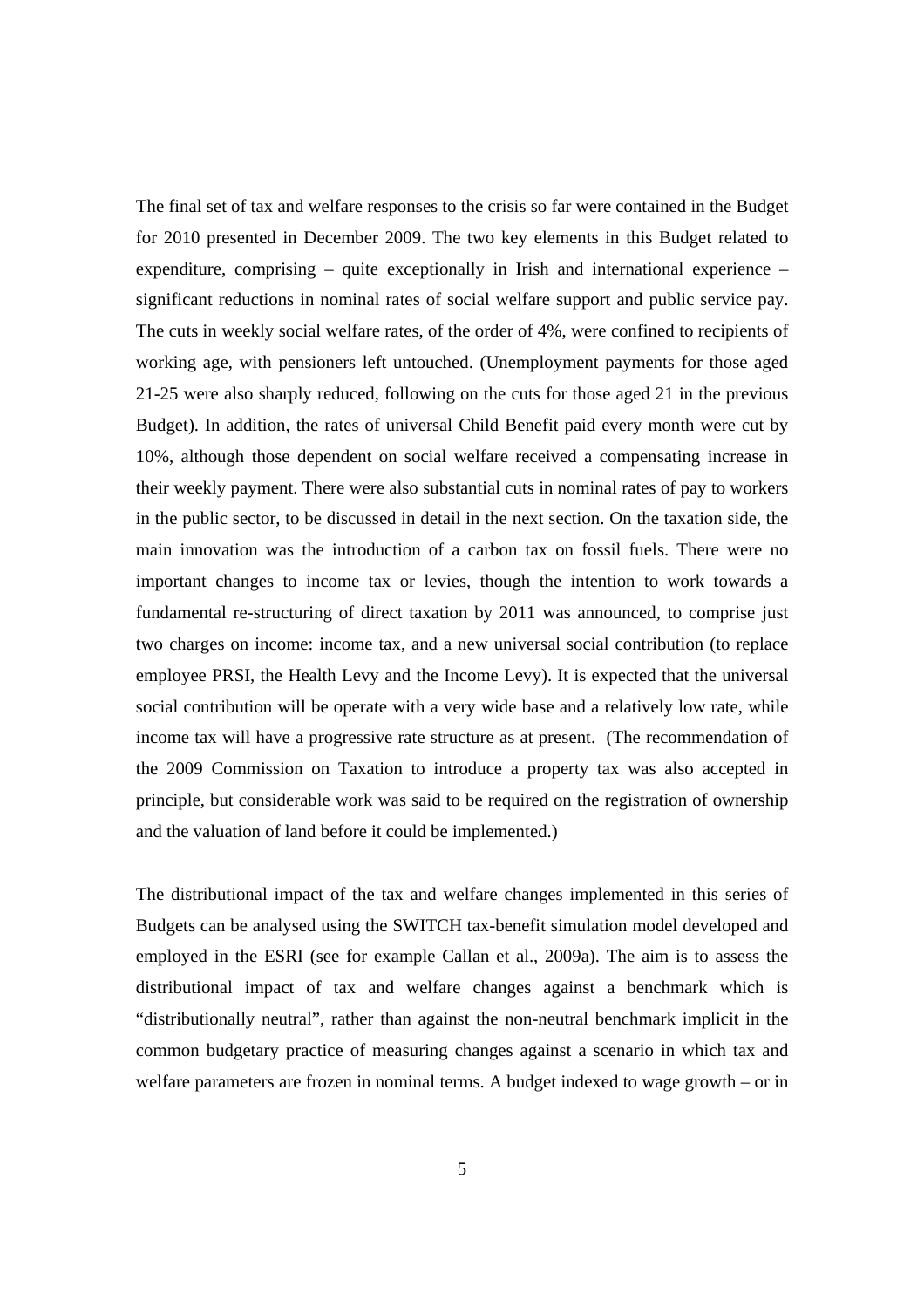current very unusual circumstances decline - has been shown to approximate a neutral benchmark against which policy changes can be measured, and this is what we use here.

Figure 1: Distributive Impact of Tax and Welfare Policy 2009-2010, relative to indexation in line with 5% fall in wages



Figure 1 shows the results of such a distributional analysis for the two Budgets for 2009 and the recent Budget for 2010. The impact on those at lowest incomes differs depending on the unit of analysis, that is whether the family or the broader household is taken to be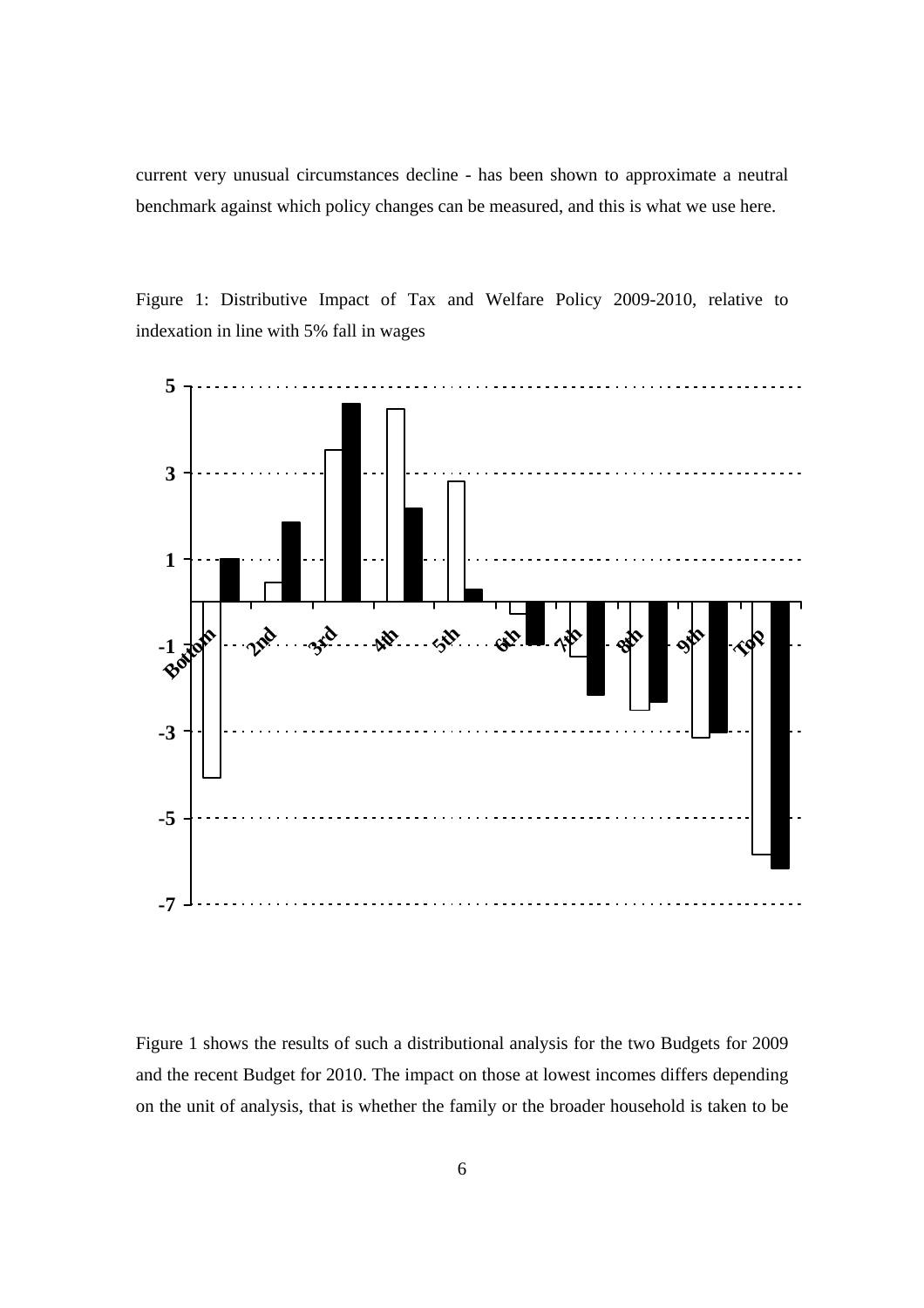the income sharing unit. The poorest family units see a drop in income of about 4 per cent, but the average income of the poorest households rises by about 1 per cent. There is also a gap, though less marked, for the second decile. The main factor behind these results is the sharp reduction in unemployment assistance payments for young unemployed, aged under 25. Many of these are living with their parents. On a family unit basis, they are assessed as separate units, have incomes placing them at the bottom of the distribution, and the falls of 25% and 50% in their payment rates have a sharp impact. On a household unit basis, incomes of their parents or other family members may place the household higher up the distribution, and the percentage impact of the reduction in unemployment payments is moderated by the presence of other incomes. On either basis, there are gains of between 3 and 4 per cent for the third quintile – which includes substantial numbers of those on State pensions, which were not cut.

For the upper half of the distribution, results on a family unit and household basis are much closer. There have been substantial falls for the top end of the income distribution (about 5 per cent for both households or family units) and for deciles 8 and 9 (losses of about 3 per cent). These losses arise mainly from the income taxes and levies imposed in April 2009's Supplementary Budget.

Table 1 gives a different perspective on how the burden of adjustment is distributed, distinguishing between family units on the basis of income source (employed, unemployed, retired, other) and marital status (single, couples with one or two earners) and family status (with/without children). Once again the baseline scenario is policy adjusted in line with a 5% fall in average earnings.

Those with employment income lose between 2 and 3 per cent of their disposable income if they have no children, and between 4 and 5 per cent if they have children. Employed lone parents, whose income would often combine a welfare payment with employment income are an exception, with average incomes in line with the baseline of 5 per cent negative indexation. The tax and levy increases are the main factors affecting those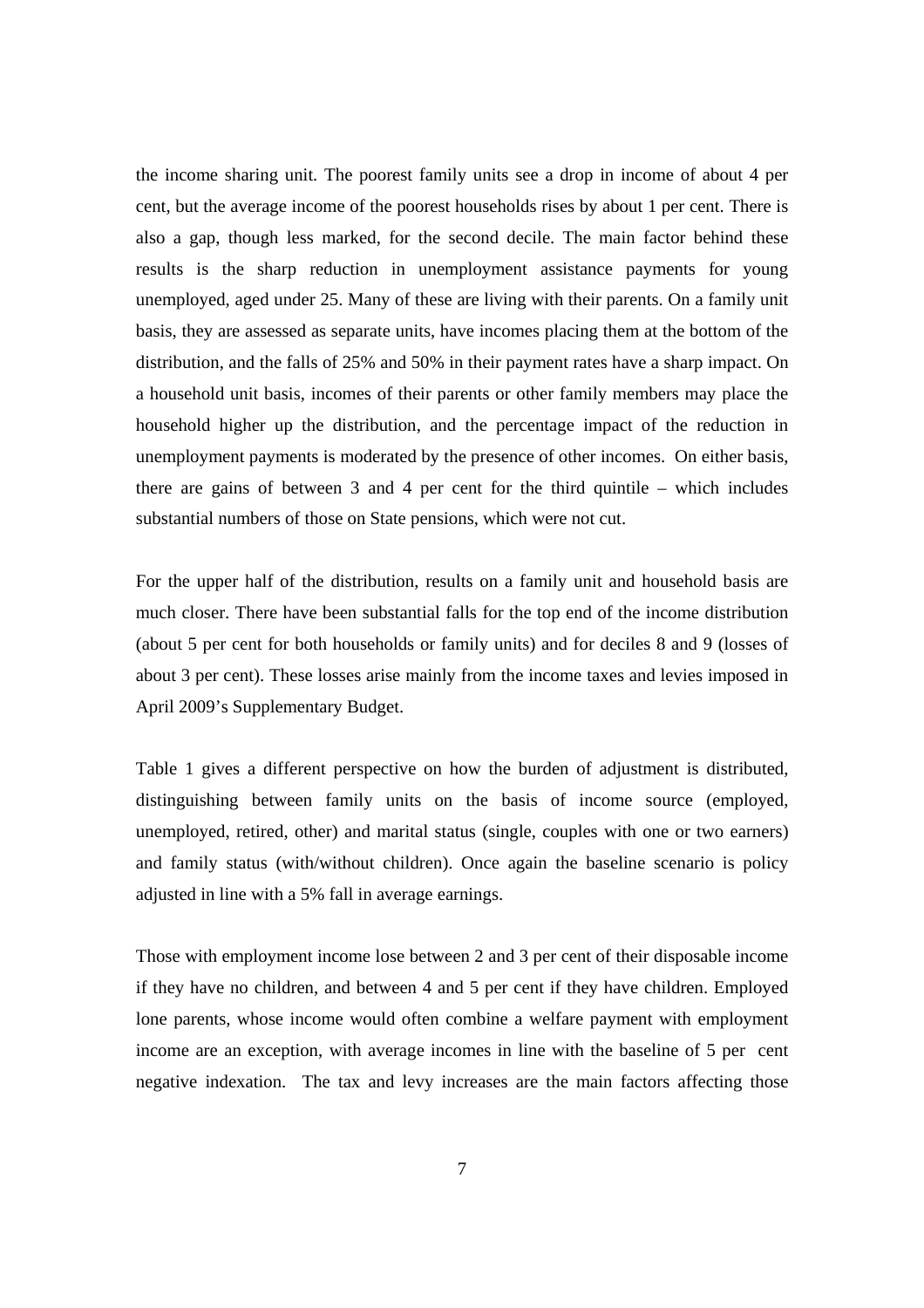without children, while those with children are, in addition, affected by the 10 per cent cut in universal child benefits.

Families depending mainly on social welfare incomes fared significantly better. This reflects the fact that welfare benefits were initially raised, and then cut, leaving them on balance close to their initial levels – as against a baseline of a 5 per cent cut. For example, couples with an unemployed person, and no employee, have incomes between 3 and 4 per cent above the baseline level. Retired couples have incomes 4 per cent above the benchmark provided by negative indexation, while single retired persons fare even better, with incomes at 6 per cent above the benchmark. This reflects the fact that old age benefits were raised by just over 3 per cent, and not cut subsequently. Also occupational pension incomes – in the public sector and elsewhere – typically did not fall.

| <b>Family Unit Type</b>                          | % change in disposable income |
|--------------------------------------------------|-------------------------------|
| Single Employed without Children                 | $-2.2$                        |
| <b>Employed Lone Parent</b>                      | $-0.1$                        |
| Single Earner Couple without Children            | $-1.9$                        |
| Single Earner Couple with Children               | $-4.1$                        |
| Dual Earner Couple without Children              | $-3.2$                        |
| Dual Earner Couple with Children                 | $-5.3$                        |
| Single Unemployed without Children               | $-5.3$                        |
| Non-Earning Lone Parent                          | 2.1                           |
| Non-Earning Couple $(>= 1 \text{ UE})$ no Kids   | 3.7                           |
| Non-Earning Couple $(>= 1 \text{ UE})$ with Kids | 3.5                           |
| Single Retired Tax Unit                          | 6.2                           |
| <b>Retired Couple</b>                            | 4.0                           |
| All Other Tax Units                              | 1.8                           |
| All                                              | $-2.1$                        |

*Table 1: Impact of tax and welfare changes across family types* 

## *4. The Focus on Public Sector Pay*

As difficult decisions with respect to taxation and welfare were being made, the issue of public sector pay came centre-stage in the Irish public policy debate. At least three distinct strands of argument can usefully be distinguished in what became an exceptionally contentious debate that, as we shall see, culminated in an outcome that is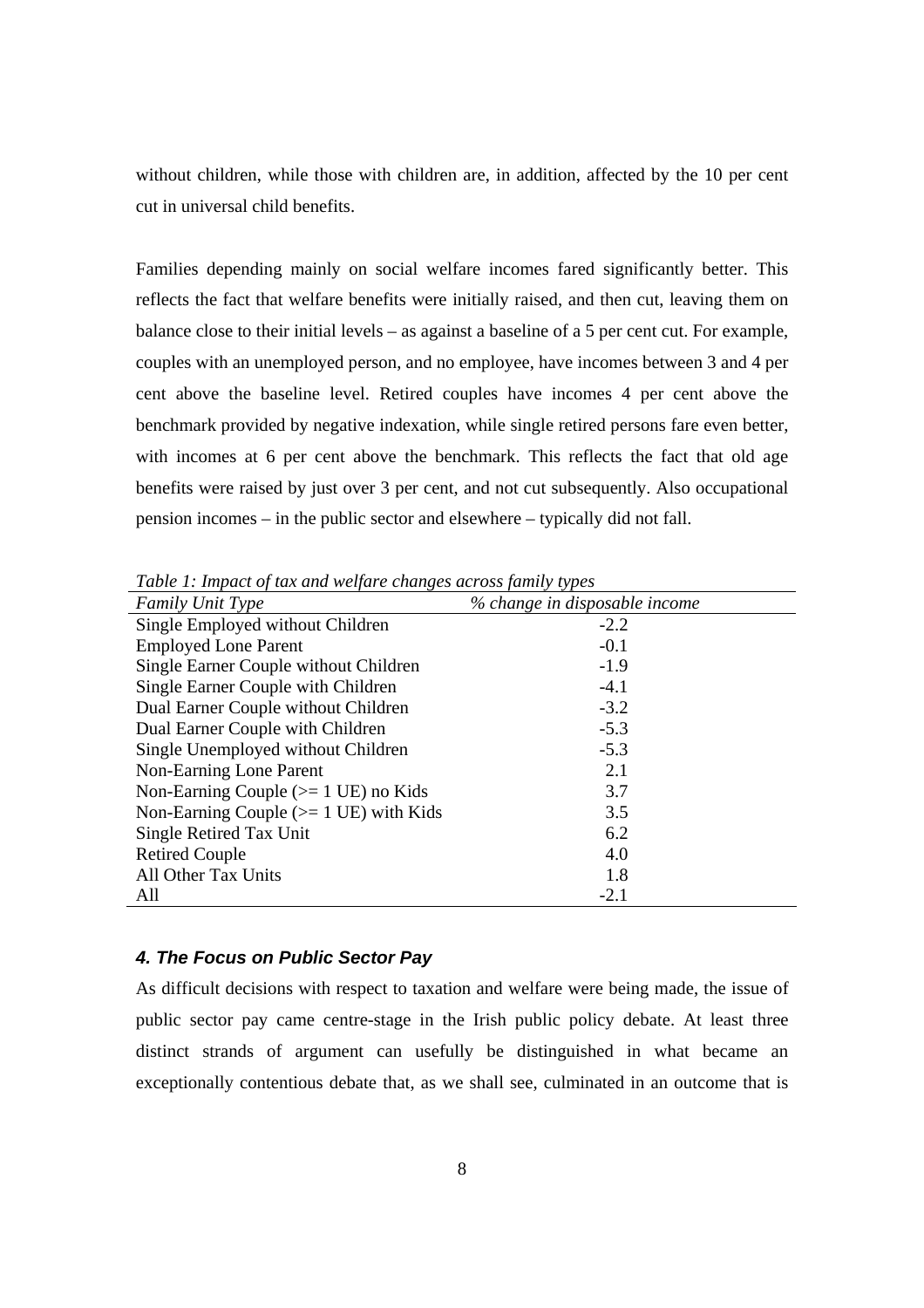unique for Ireland and quite exceptional across OECD countries: the implementation of substantial reductions in pay rates for public servants.

The first line of argument starts with the role of pay more generally in competitiveness, overall economic performance and growth. As already noted, concern about the competitiveness of Irish exports being eroded by relatively rapid wage and price increases had emerged well before the crisis hit. With domestic drivers of growth having collapsed and unemployment rising rapidly, the need to restore competitiveness has come to the fore. As a member of the euro-zone devaluation is not an option, so squeezing down costs in general and pay costs in particular is a central plank in the government's macroeconomic strategy. Despite widespread reports of pay cuts in the private sector there is considerable uncertainty about how deep and pervasive these have actually been. Depending on how one interprets the evidence in that respect, the competitiveness argument is then either a) reductions in public sector pay should follow those in the private sector, both from an equity perspective and to reduce the costs to business associated with financing the public sector; or b) private sector pay needs to fall more but policymakers have few levers allowing them to directly influence it, so public pay cuts provide one way to lead private sector wages down and thus reduce wage costs for producers.

The second, interrelated argument is that public sector pay had already got out of line with that in the private sector during the boom, due to the combination of the national pay agreements negotiated under the Ireland's Social Partnership process (in operation since 1987), together with special "Benchmarking" and associated awards to public servants on the basis that their pay had lagged behind their private sector counterparts. The key *Public Service Benchmarking Body Report* (2002) provided no evidence that this was the case, and academic studies suggested that public sector workers enjoyed a wage premium at that time (Boyle, McElligot and O'Leary, 2004). More recently, studies by Kelly, McGuinness and O'Connell (2009a, b) have been particularly influential in suggesting that the public sector premium for all employees rose sharply from 2003 to 2006, by 12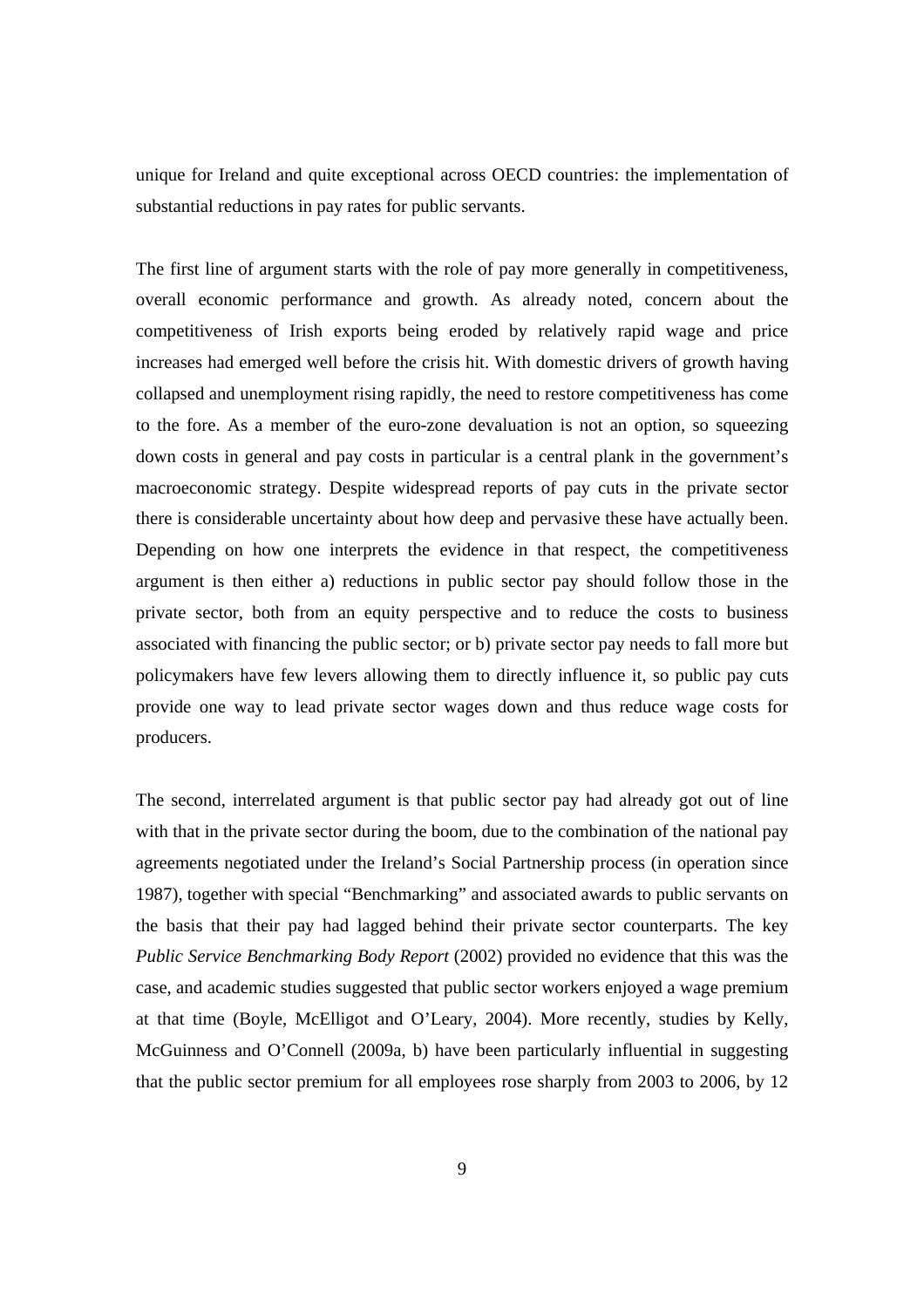percentage points on average.<sup>2</sup> Quantile regression indicated that this advantage was greatest for public sector employees at the lower end of the earnings distribution and also varied widely across sub-sectors and occupations – being lowest in the central Civil Service and local authorities and highest in education and for police and prison officers. The Irish public sector premia are high compared with those estimated for other countries, as presented in for example Gregory and Borland (1999), Lucifora and Meurs  $(2006)$ . There has been some argument over the data and methodology employed,<sup>3</sup> and a heated public debate, but the notion that pay in the public sector was "out of line" – particularly in the light of the generous pension arrangements they generally enjoyed at a time when private sector occupational pensions were under severe pressure due to the falls in asset values – was clearly an important part of the context in which the policy response to the fiscal crisis unfolded.

The final, and in some sense the most straightforward, argument arises simply from that crisis. With wages and salaries one of the most important elements in public expenditure, it has been argued that the scale of the deterioration in the public finances left the government with no choice about reducing the public sector wage bill. If that is accepted – and even the trade unions ended up reluctantly doing so – then the next stage in the argument is that it would be preferable to achieve those reductions through cuts in pay rates rather than reductions in numbers, which would add to unemployment which was already rising sharply as we saw earlier.

Some combination of these arguments led to two measures which had the effect of substantially reducing the take-home pay of public sector workers alone. The first was the

 $2$  Kelly et al (2009a) show the premium increasing from 10% to 22%, while Kelly et al (2009b) present estimates of 14% and 26% - both employ the same data but differ in the definition of what constitutes public sector and in the details of the analytical methods/specifications employed.

<sup>&</sup>lt;sup>3</sup> These focused in particular on the appropriateness of including controls for organizational size and trade union membership, (see for example Central Statistics Office (2009)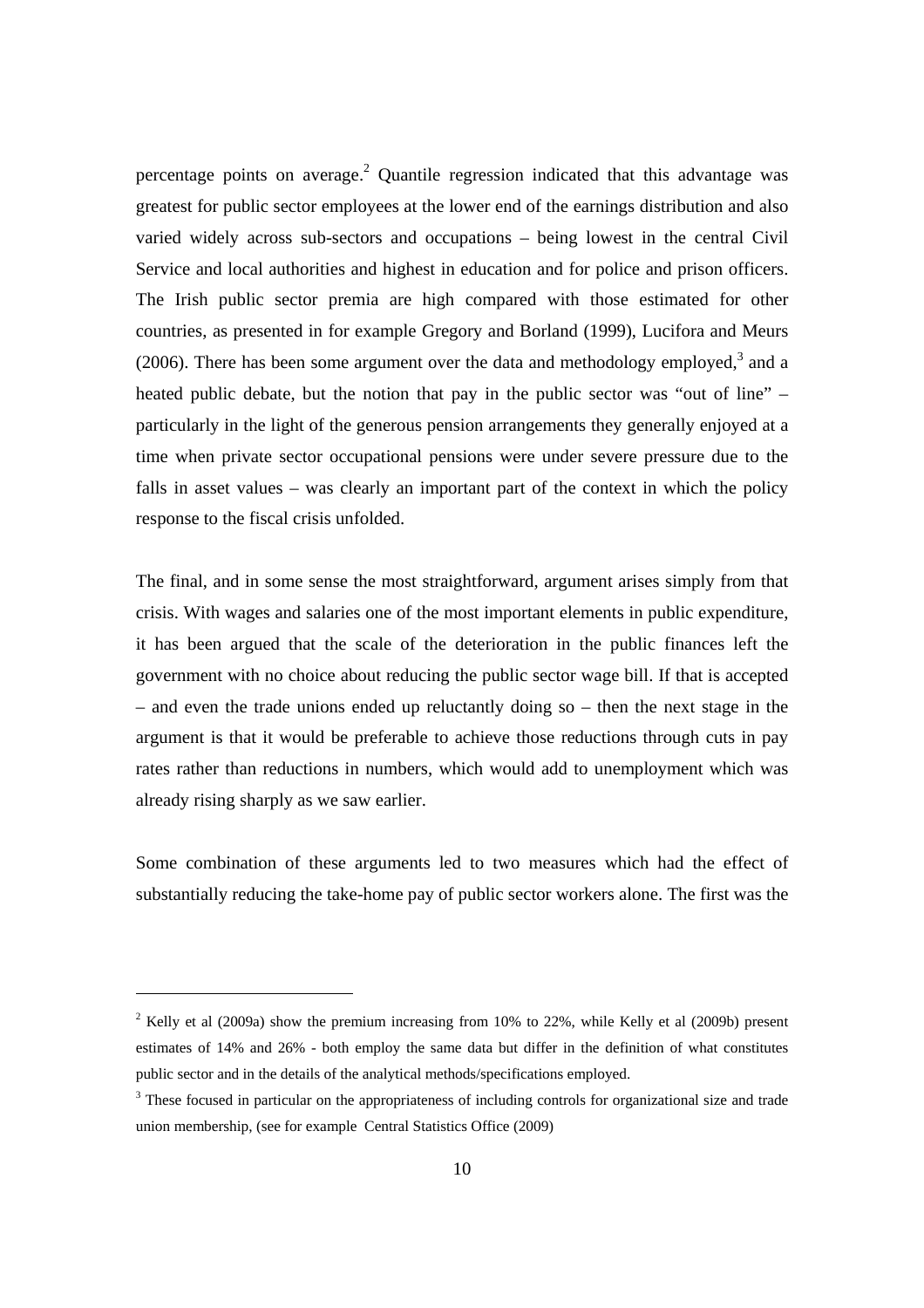introduction of a public sector pension  $levy<sup>4</sup>$  in March 2009, announced together with the fact that public sector pay rises due to be paid would not go ahead. Under the terms of the *Financial Emergency Measures in the Public Interest Bill 2009*, as amended in the April 2009 Budget, the first  $\epsilon$ 15,000 of earnings was exempt from the levy, which was then charged at rates of:

- 5% on next  $\bigoplus$ ,000 of earnings,
- 10% on earnings between  $\epsilon 20,000$  and  $\epsilon 60,000$  and
- 10.5% on earnings above  $\text{\textsterling}60,000$ .

The justification advanced was

The second measure directed at public sector workers, contained in the December 2009 Budget for 2010, announced that public service salaries will be reduced as follows:-

- 5% on the first  $\text{\textsterling}30,000$  of salary
- 7.5% on the next  $\bigoplus$  0,000 of salary
- 10% on the next  $\text{\textsterling}5,000$  of salary

This produces overall reductions in salaries ranging from 5% to just under 8% in the case of salaries up to  $\in$  125,000. Salaries above that level will be adjusted in line with the recommendations of the Review Body on Higher Remuneration in the Public Sector. This will produce reductions ranging from 8% on salaries of up to  $\epsilon$ 65,000, 12% on salaries up to  $\text{\textsterling}00,000$ , 15% on salaries of  $\text{\textsterling}200,000$  or more and 20% in the case of the Taoiseach. These measures were expected to lead to annual savings of over €1 billion. Importantly, those retired from public sector employment and in receipt of pensions linked to current pay in the grade from which they retired – standard practice in the Irish public service – were not to see their pensions cut in line with that pay.

<sup>&</sup>lt;sup>4</sup> The formal name for the levy is the "Pension-related Deduction" (PRD) but it is much more widely referred to as the public service pension levy.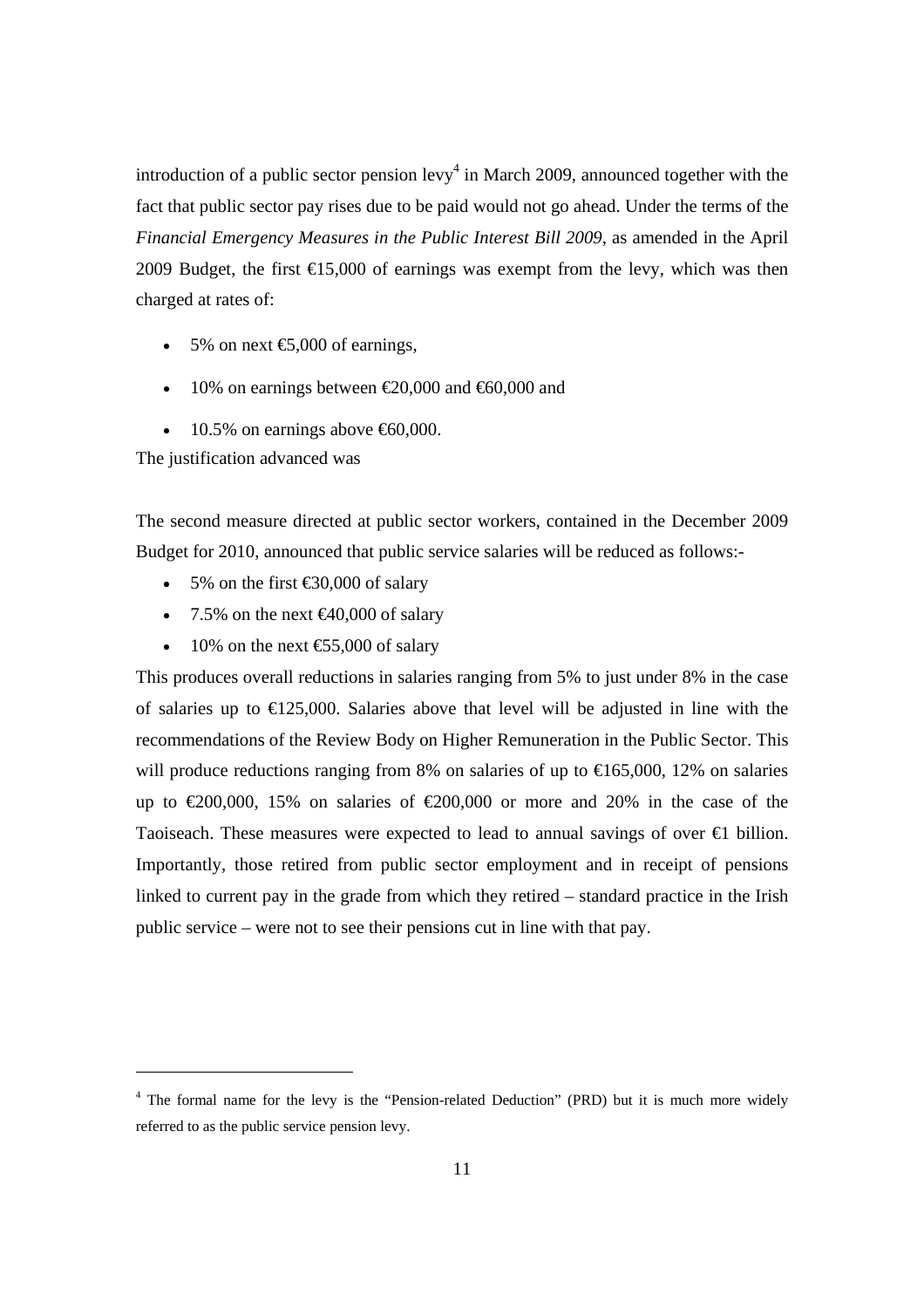#### *5. Distributional Impact of Public Sector Pay Cuts*

Both the public sector pension levy introduced in February 2009, and the pay cuts introduced in Budget 2010 were explicitly structured so as to have least impact at low pay levels and greatest impact at high pay levels. A flat percentage change in gross income would have had greatest impact on the net incomes of those with incomes too low to pay tax, a lesser impact on those paying some tax, and a rising proportionate impact as incomes rose. (Callan et al., 2009b) This arises essentially because of the progressive nature of the income tax system – it takes a higher proportion of income as income increases, so that when incomes are reduced, the net impact on take-home pay is not equal but shaped by the marginal rate structure.

In Figure 2 we look at the impact of these measures (pension levy and pay cuts) on net disposable incomes. We show the proportionate impact on the disposable income of the decile, and later will consider the impact on those affected (public sector workers). We identify first of all the net impact of the pay cuts/pension levy against a "no change" or frozen wage scenario, but then examine the impact relative to a 5 per cent cut in public sector wages. The latter can be interpreted as a parallel with the "distributionally neutral" scenario, in which public sector workers experience the same wage reduction as the average private sector worker.

As there are few public sector employees in the bottom 4 deciles of family unit income, we aggregate over these and find that the net impact on these deciles is close to zero. The proportionate fall in disposable income rises gradually to about 1 per cent for the eighth decile, 2 per cent for the  $9<sup>th</sup>$  deciles and 3 per cent for the top decile. Compared to a baseline with a 5 per cent pay cut – an estimate of the average fall in the private sector – a similar pattern applies, but with the fall reaching 1 per cent at the  $9<sup>th</sup>$  decile and a maximum of 2 per cent for the top decile.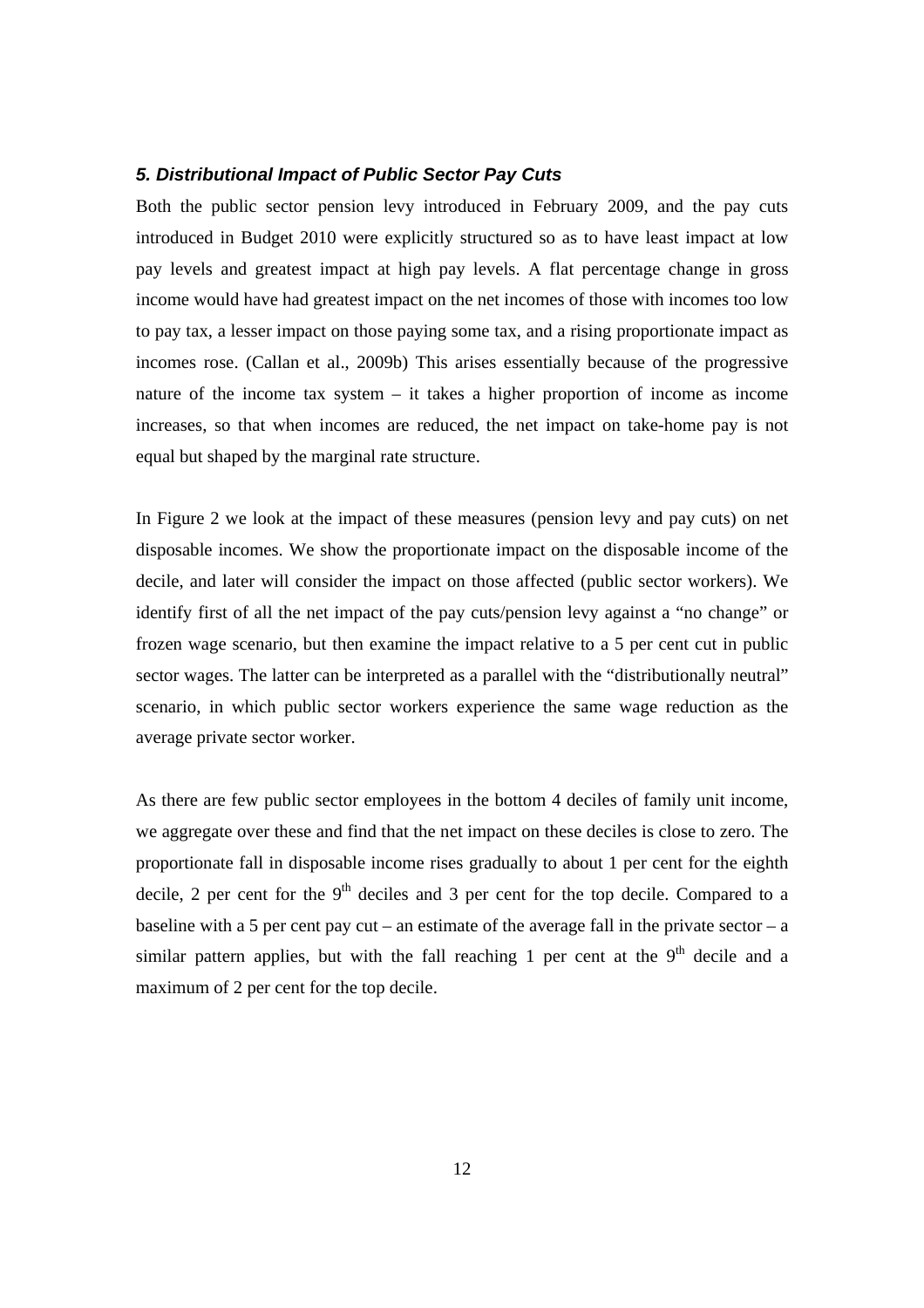Figure 2: Distributional impact of public sector pay cuts relative to "wage freeze" and 5% pay cut



Above, we were interested in the impact of the changes on average decile income. It is also of interest to know the extent of the impact on those affected, classified by decile. We undertake this analysis against the counterfactual of a 5 per cent cut in pay rates, in the public sector as well as the private sector. Analysis on this basis shows losses of 1 to 2 per cent for the small number of family units containing a public sector worker and having disposable incomes in the lowest 4 deciles. Losses rise to around 3 per cent for family units containing one or more affected workers in deciles 5 to 8, and to 4 and 5 per cent respectively for those in the ninth and tenth deciles. Recall, these losses come *on top of* the loss from a 5 per cent flat rate cut in pay.

Three main factors contribute to the strongly progressive impact of the public sector pay cuts, over and above the fact that pay is itself a key driver of the income distribution:

1. The skill mix of the public sector means that public sector workers tend to have higher pay than private sector workers on average.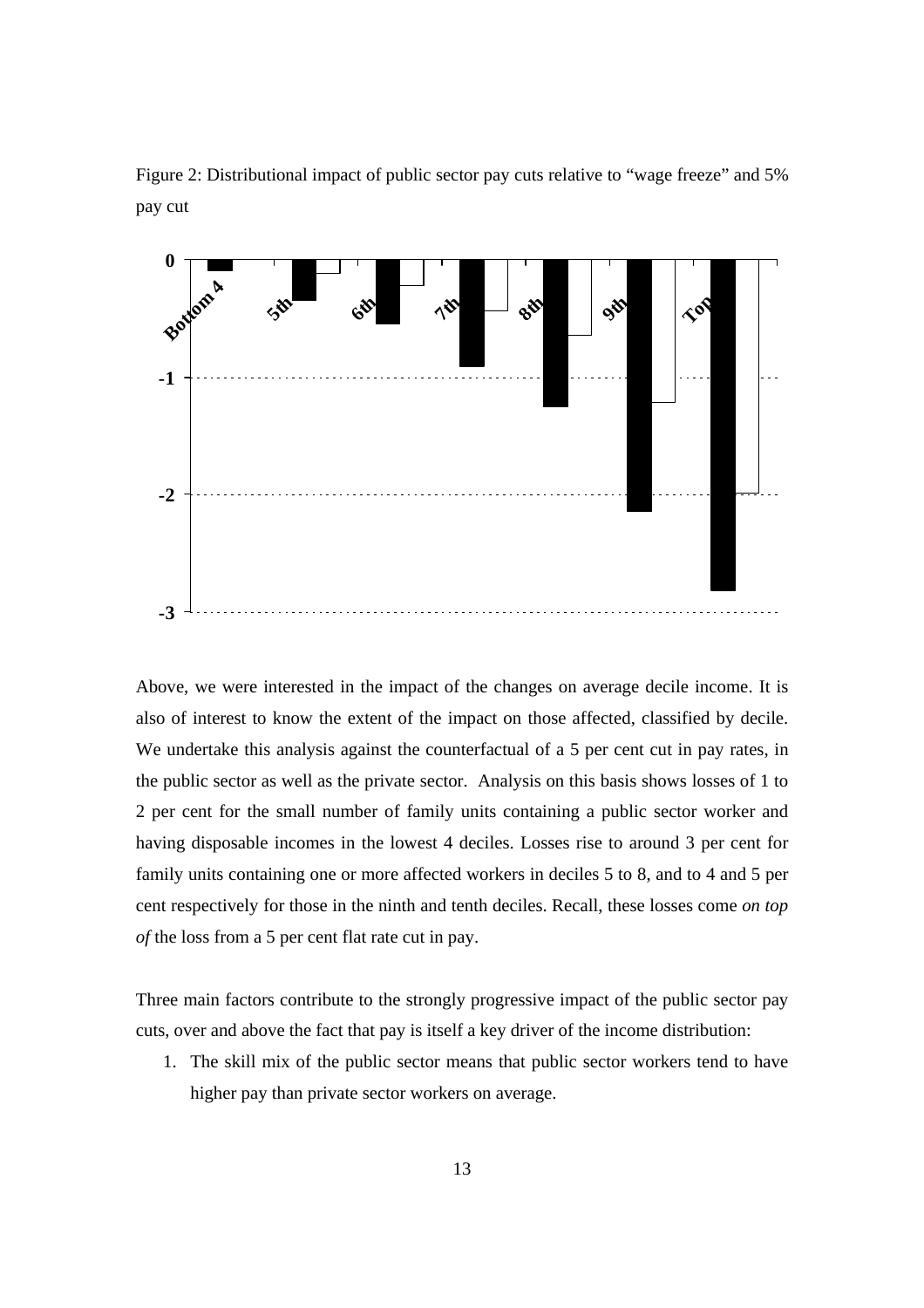- 2. Growth in the public sector premium reinforces this tendency, so that public sector workers are more likely to be found in highly paid employment.
- 3. The pension levy and pay cut have each been structured in a way designed to give a progressive impact.

Work on the public sector premium has found that it tends to be greatest at low incomes, and least at high incomes. The structure of pay cuts as implemented may help to reduce the premium at low pay, but could result in a negative premium at higher earnings levels. This suggests that there are limits to the scope for further pay cuts along the lines of those already implemented.

# *6. Conclusions and Implications*

Cutting public service pay represent an instrument open to governments as they respond to the economic crisis, albeit one that would only be potentially feasible in such extreme circumstances. As well as the fiscal and macroeconomic effects, the assessment of such a policy vis-a-vis alternatives should take distributional implications into account. The analysis of the distributional pattern associated with recent significant cuts in public service pay in Ireland provides empirical evidence relevant to policy choices in relation to a key aspect of household income over which governments have direct influence, while at the same time illustrating methodologically how a tax-benefit model can serve as the base for such investigation.

Given that public employees are predominantly located in the middle and upper parts of the income distribution, cutting their pay will generally have the immediate effect of reducing inequality. This might make it appear an attractive policy from a purely distributional perspective – certainly compared with welfare cuts. However, it is clearly important in the medium to longer term that pay rates in the public sector are of a sufficient level to attract and retain individuals with the qualifications and skills required to deliver good quality public services. Furthermore, both the way in which pay cuts are structured – flat-rate or graduated – and the counterfactual against which they are assessed will be key to the conclusions reached about distributional impact.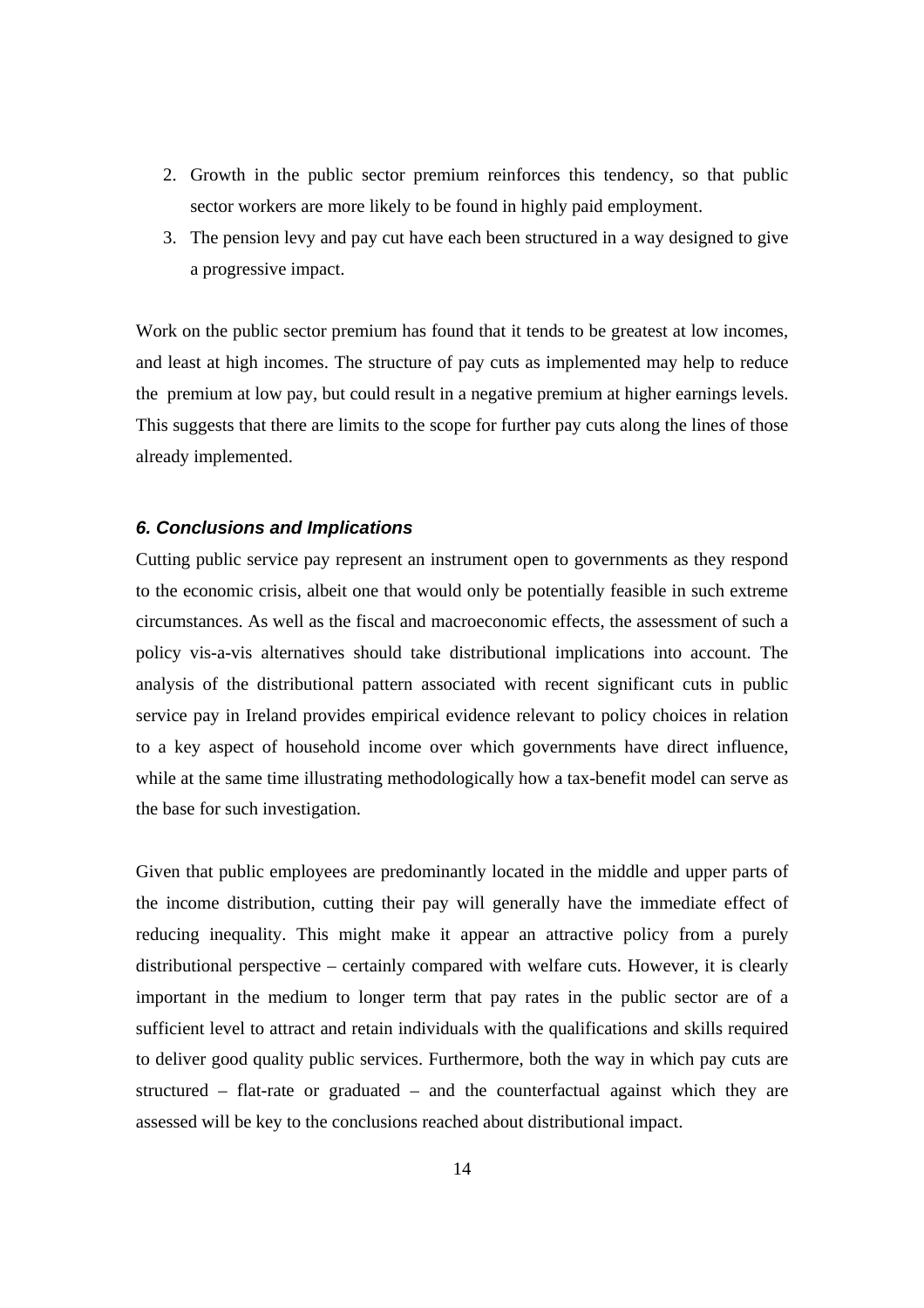In conclusion, it may be worth highlighting the distributional implications of the way in which pensions for public sector workers are treated if pay for current workers is constrained or reduced. Pensions of public sector retirees grew in line with the pay of public servants during Ireland's boom years. The latter part of that boom has proved unsustainable, and incomes of workers and social welfare recipients are adjusting to the changed circumstances. As "pay parity" operated to the benefit of retirees in the boom times, one could argue that it should operate in a symmetrical fashion as the pay of those in public sector employment is reduced.